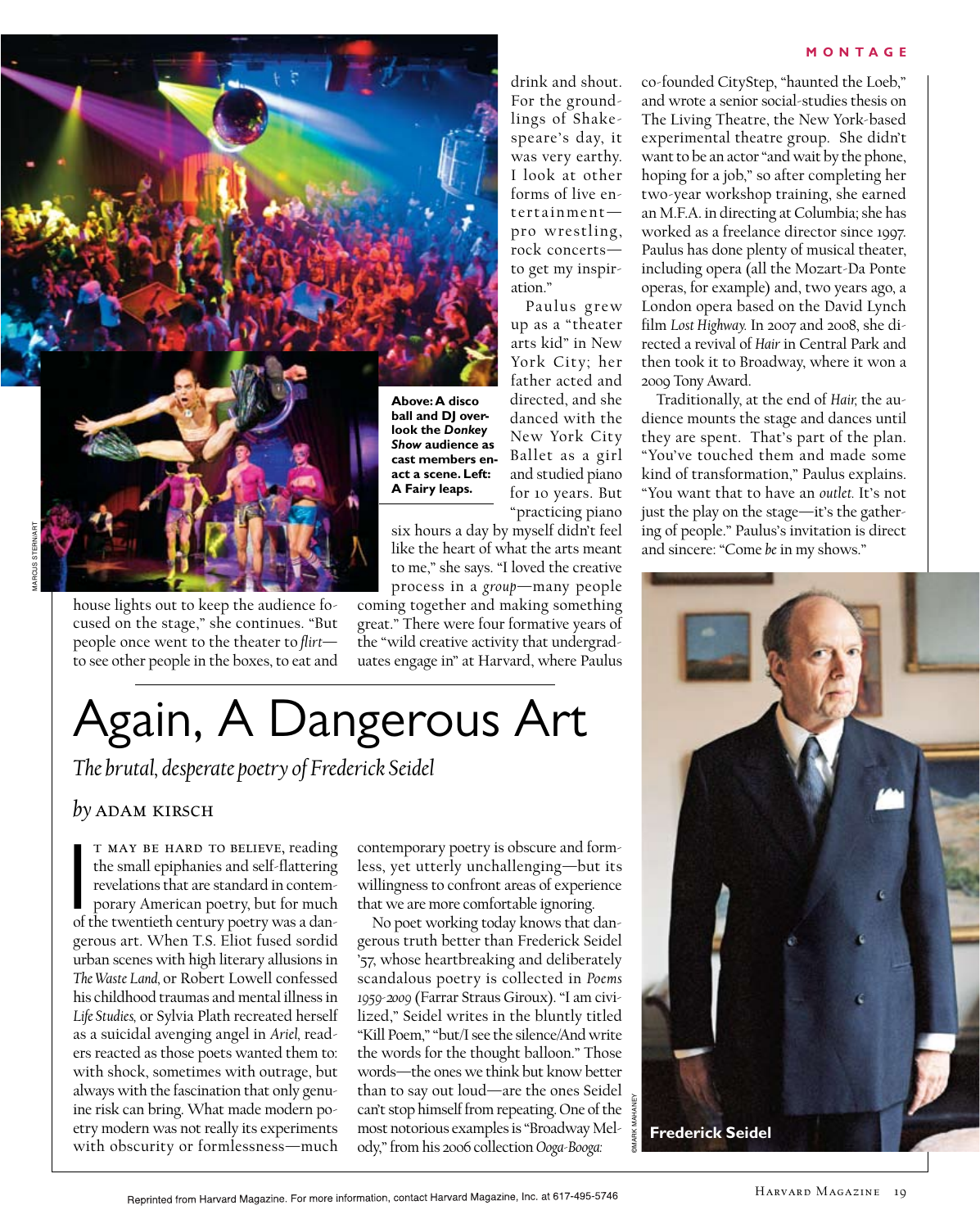#### **MONTAGE**

- A naked woman my age is a total nightmare.
- A woman my age naked is a nightmare.

It doesn't matter. One doesn't care. One doesn't say it out loud because it's rare

For anyone to be willing to say it, Because it's the equivalent of buying billboard space to display it,

Display how horrible life after death is,

How horrible to draw your last breath is,

When you go on living.

It is typical of Seidel to lead off with a statement of such brutality, as though daring the reader to close the book in righteous anger. In this way the righteous are weeded out, and only readers curious or sympathetic enough to go on are allowed to see what leads Seidel to write this way: not misogyny or "ageism," but a desperation so profound that it can speak only in a tone of cruel flippancy. It may be horrible to draw your last breath and go on living, but the poem concludes by showing us that not all old women and men feel that they are trapped in a living death. On the contrary:

I hate the old couples on their walkers giving Off odors of love, and in City Diner eating a ray Of hope, and then paying and

trembling back out on Broadway,

Drumming and dancing, chanting something nearly unbearable, Spreading their wings in order to be more beautiful and more terrible.

Love, Seidel seems to be saying, is stronger than death: the old couples who cling to one another in the face of physical decay remain "beautiful" in their fidelity and defiance. If they are also "terrible" to the poet, it can only be because they represent a kind of consolation that is unavailable to him. He hates them because their happiness exposes his misery as a self-inflicted punishment.

Sartre may have said that hell is other

people, but poets have long known that, in fact, hell is being trapped in the self. "Which way I fly is Hell, myself am Hell," says Milton's Satan, and Gerard Manley Hopkins concurs: "The lost are like this, and their scourge to be/As I am mine, their sweating selves; but worse." But few poets have written more horribly and convincingly than Seidel about the torment of selfhood. Reading *Poems 1959-2009,* one is struck by how often Seidel returns to images of people cut off, abandoned, imprisoned. In "Dune Road, Southampton," from his 1998 book *Going Fast,* he writes about the famous case of Sunny von Bülow, who was allegedly poisoned into a coma by her husband:

The neurologist on call introduces herself to the murderer and concurs.

Locked-in syndrome, just about the worst.

Alive, with staring eyes. The mind is unaffected.

And with the patient looking on expressionlessly,

## Chapter & Verse

Correspondence on not-so-famous lost words

**Charles Miller seeks** an identification, and the exact words, of the German historian referred to by the late Harvard Law School professor Paul Freund in a 1950 essay: "No one would have been more entitled [than Justice Brandeis], or less inclined, to echo the words of the German historian, 'I have spent sleepless nights that others might rest.'"

**Josh Gibson hopes** someone can identify a short story about a Nazi (not, he thinks, Dietrich von Choltitz, the military governor of Paris after D-Day) who refuses an order to demolish a cathedral and/or its windows. The text describes the man looking through binoculars or a rifle scope as he has his second thoughts.

**John Ehrenreich thinks** Churchill once said, "Love and war change everything" meaning certain events such as falling in love, or starting a war, change things irreversibly, creating a discontinuity with the past. He would like a verified citation.

**"When the Camp says: 'Dig graves now,'…I'll know and be with you"** (March-April 2004). Kathleen O'Higgins identified Peter Viereck's poem "To Be Sung," published in *Time and Continuities: Last and First Poems* (1995).

**"in Harvard balance"** (July-August). Responding to Robert Hoffman's reply, Ernest Bergel (with 20 years' more medical experience) reports hearing "dying in balance" (no "Harvard") in the mid 1950s in the early days of the study of serum electrolyte balance. Doctors focused on sodium, potassium, chloride, and bicarbonate, not realizing the importance of magnesium: "Thus, as they 'corrected' patients' acid/base balance, they often intensified their hypomagnesemia, which led to death." Bergel and Irving Rudman, M.D.,

both cite an earlier recording, *The Exsanguination Blues* (attributed to a student or house officer at North Carolina Memorial Hospital) that included a song ending, "He died in balance." Bergel suggests "Harvard" might have been added later because of the research of Harvard biochemist A. Baird Hastings, who lectured widely on acid/base balance: "It seems at least plausible that after such a lecture, someone attached the adjective as shorthand to refer to the subject."

**"selling the Stradivarius"** (September-October). Sean Condon recognized "The Shanahan Strad," by Paul Jones, published by *Collier's* in 1948 and reprinted in *Best Short Shorts,* edited by Eric Berger (1967).

Send inquiries and answers to "Chapter and Verse," *Harvard Magazine,* 7 Ware Street, Cambridge 02138, or via e-mail to chapterandverse@harvardmag.com.

 $\sim$